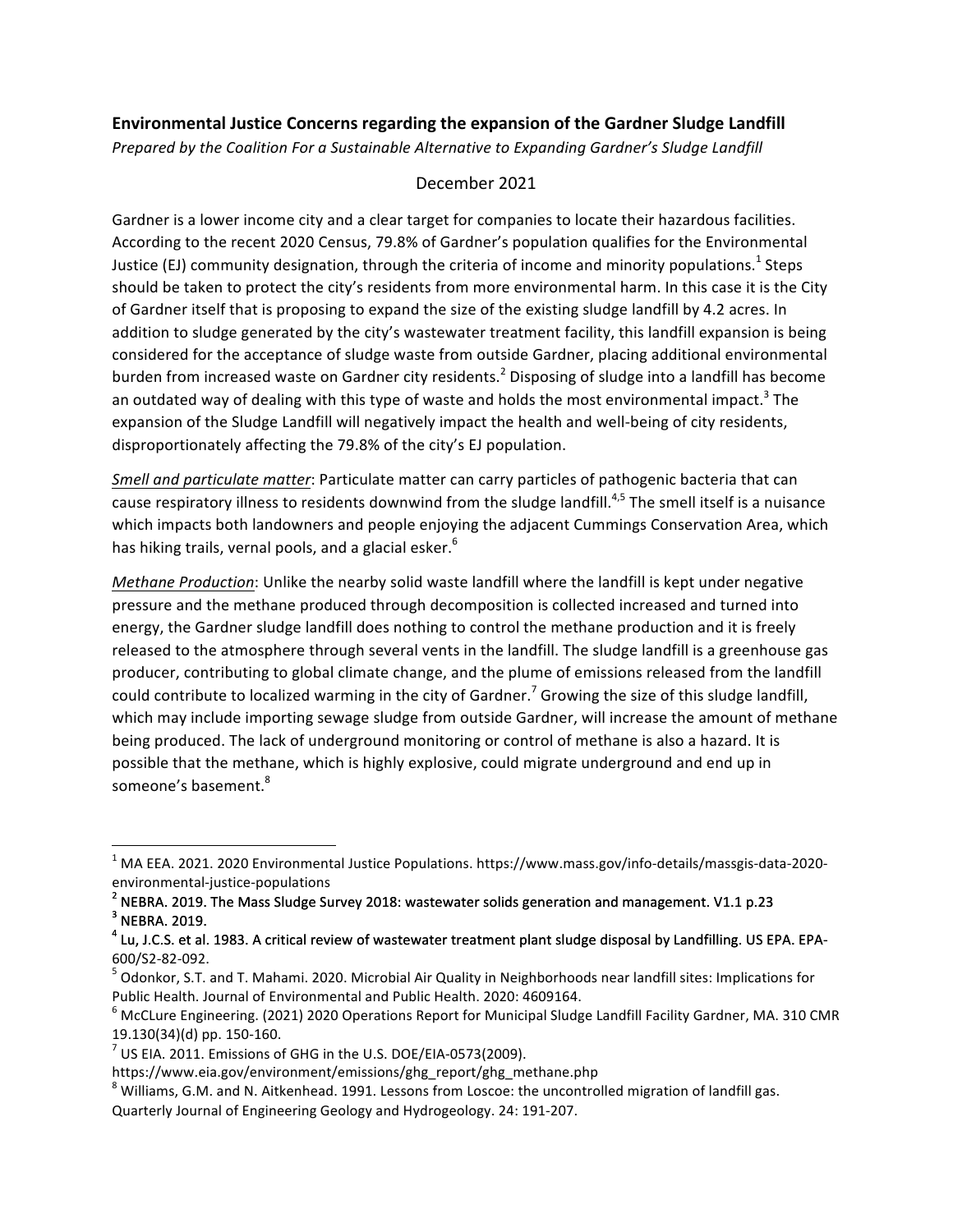*Climate Justice*: The proposed expansion will cut down 4.2 acres of forest. Cutting down a forest and taking on methane generating waste will increase the likelihood of Gardner residents being at risk for urban heat island effects and more intense heat waves<sup>9</sup>, which is one of the largest risks climate change poses to human health.<sup>10</sup> Trees and other plants naturally cool their surrounding area through evapotranspiration, which is evaporation of the water from the leaf during the process photosynthesis. Many cities are looking to add more trees to their city landscape to help protect residents from the increasing frequency of heat waves<sup>11</sup>, yet Gardner is proposing cutting down 4.2 acres of forested land. As fossil fuel produced energy becomes more expensive, the real cost of the landfill will be transferred to the residents through their increased cooling energy costs that will come from additional localized climate warming due to methane production and tree removal.

Air Pollution: Warmer temperatures and methane also increase the generation rate of photochemical air pollutants, which are created through chemical reactions of other pollutants in the air, like Ozone.<sup>12,13</sup> Ozone negatively affects human health through irritating our respiratory system making us more susceptible to other air pollutants.<sup>14</sup> Trees are also capable of removing air pollution and can improve air quality.<sup>15</sup>

*Water Quality*: The current sludge landfill has had issues in the past with erosion from the top of the landfill.<sup>16</sup> The area surrounding the landfill is a wetland. Any chemicals that may be in sludge waste could find their way into the natural water system in Gardner and affect drinking water.<sup>17</sup> Some of the human health-harming chemicals that have been identified in the water quality samples taken from around the current sludge landfill include Nitrates, Arsenic, Chloride, Chloroform, Barium, Cadmium, Chromium, Copper, Iron, and Lead; amount and presence of these chemicals vary from sample to sample.<sup>18</sup>

*Recreation and Access to Green Spaces*: Public health scientists have identified the importance of open space and local, free opportunities for recreation and exercise to prevent obesity, cardiovascular disease, metabolic diseases, and other chronic diseases, as well as reduce stress and improve psychological health. Green spaces also create a sense of belonging and community identity by creating places for residents to be physically active and socialize with neighbors.<sup>19</sup> The area of the proposed

<u> 1989 - Johann Stein, fransk politik (d. 1989)</u>

 $9$  Edmondson. J.L. et al. 2016. Soil surface temperatures reveal moderation of the urban heat island effect by trees and shrubs. Scientific Reports. 6: 33708.<br> $^{10}$  Tong, S. et al. 2021. Urban Heat: and increasing threat to global health. The BMJ. 375:n2467.

<sup>&</sup>lt;sup>11</sup> US EPA. 2021. Reduce Urban Heat Island Effect. https://www.epa.gov/green-infrastructure/reduce-urban-heatisland-effect<br><sup>12</sup> Coates, J. et al. 2016. The influence of temperature on ozone production under varying NOx conditions.

Atmospheric Chemistry and Physics. 16, 11601-11615.<br><sup>13</sup> Isaksen, I.S.A. et al. 2014. Atmospheric Ozone and Methane in a Changing Climate. Atmosphere. 5, 518-535.<br><sup>14</sup> Nuvolone, D. et al. 2017. The effects of ozone on huma

<sup>25, 8074-8088.&</sup>lt;br><sup>15</sup> Nowak, D.J. et al. 2006. Air pollution removal by urban trees and shrubs in the U.S. Urban Forestry and Urban Greening. 4: 115-123.<br><sup>16</sup> McCLure Engineering. (2021) 2020 Operations Report for Municipal Sludge Landfill Facility Gardner, MA. 310

CMR 19.130(34)(d), p. 159

 $17$  Lu, J.C.S. et al. 1983. A critical review of wastewater treatment plant sludge disposal by Landfilling. US EPA. EPA-600/S2-82-092.<br><sup>18</sup> Mclure, pp. 44-140.<br><sup>19</sup> Rodriguez, R. 2021. Improving Urban Health through Green Space. USDA

https://www.usda.gov/media/blog/2017/11/28/improving-urban-health-through-green-space